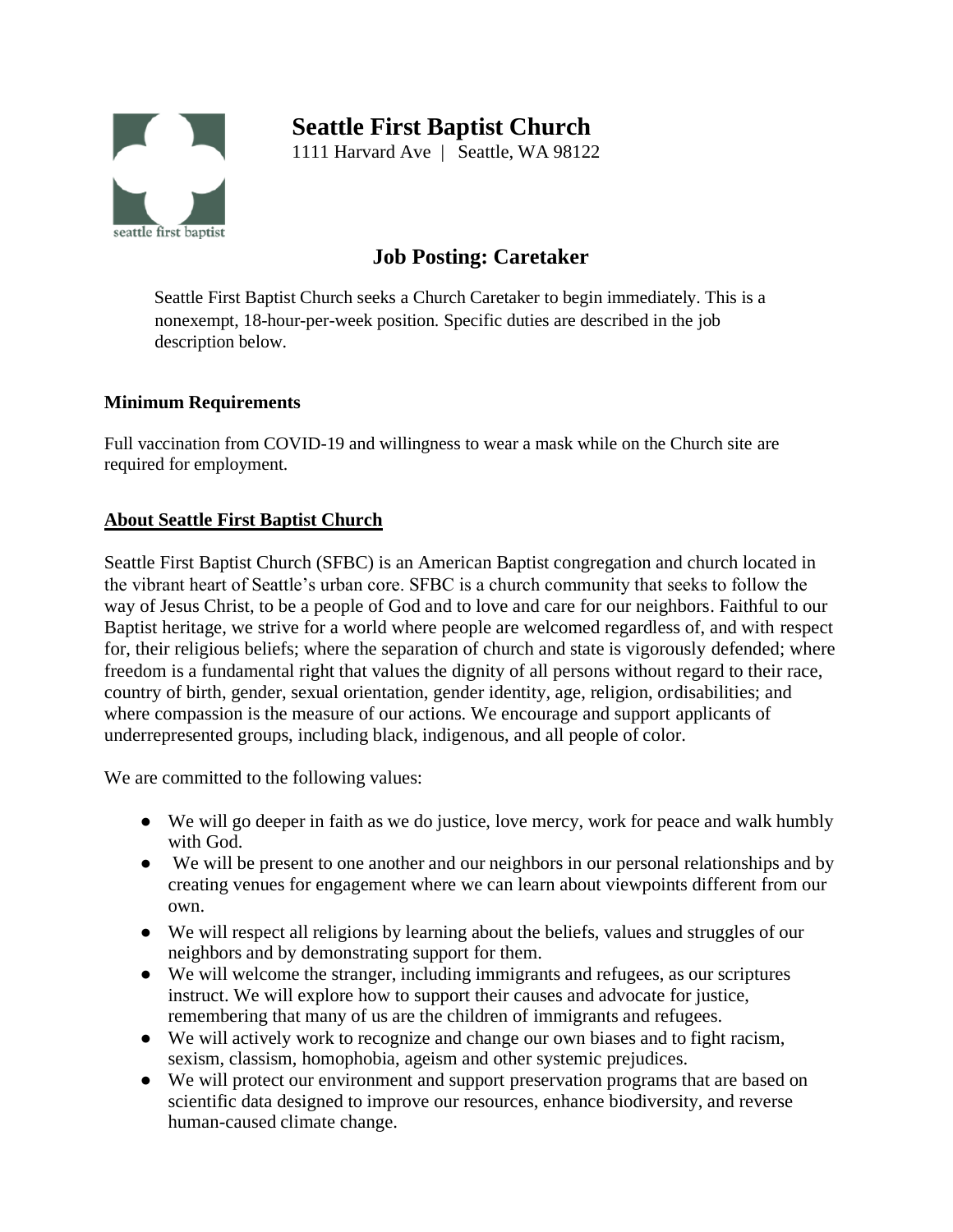# **Additional Information**

The Church is committed to creating a diverse environment and is an equal opportunity employer. All qualified applicants will receive consideration for employment without regard to race, color, gender, gender identity or expression, sexual orientation, national origin, disability, age, or veteran status.

For additional information about the church, please visit the church website at [www.seattlefirstbaptist.org.](http://www.seattlefirstbaptist.org/) The website includes extensive information about the church.

# **Details for Submission of Employment Application**

To apply for this position, please submit a cover letter; resume; and names, telephone numbers and email addresses of three references.

Application packets are currently being accepted and reviewed. The position is open until filled and qualified candidates will be invited to interview at their earliest convenience. Please send your application to [jobs@seattlefirstbaptist.org. Q](mailto:jobs@seattlefirstbaptist.org)uestions about the job and application requirements should be submitted to Church Administrator Darren Hochstedler at [darren@seattlefirstbaptist.org.](mailto:darren@seattlefirstbaptist.org)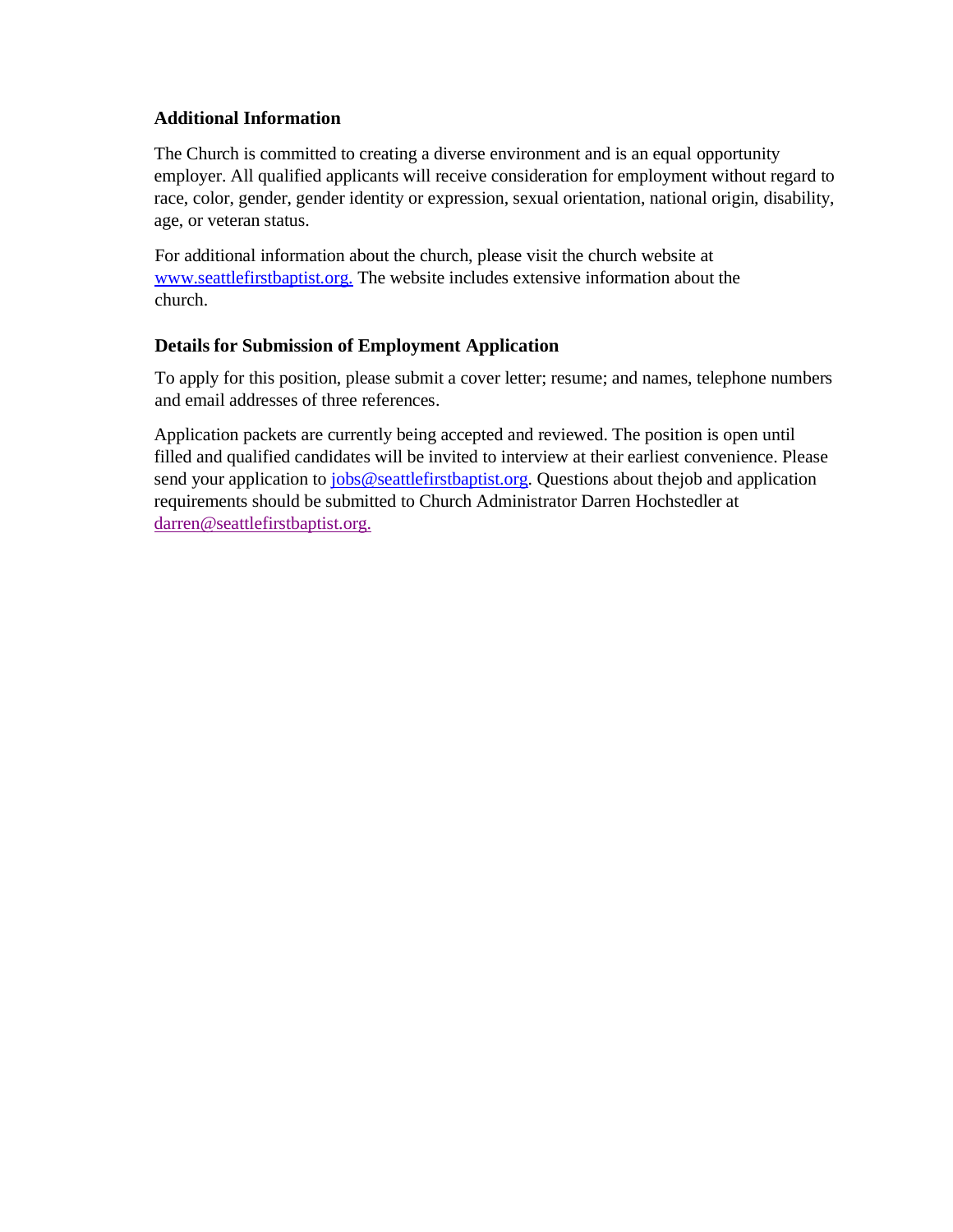

# **About the Position**

Direct Supervisor: Facilities Manager Status: Non-exempt, Regular Part Time Staff (approx. 18-21 hours per week)

#### **Essential Functions**

The Caretaker is expected to spend 18-21 hours each week performing the Tasks and Responsibilities stated below and will keep track of hours worked on a time sheet furnished by the Church Administrator.

#### **Organizational Relationship**

The Caretaker reports to the Facilities Manager.

#### **Tasks and Responsibilities—Schedule**

 $DAILY$  by 8:30 a.m.</u>

- 1. Check grounds for unauthorized people and work with them or contact police to effect their removal
- 2. Clean up any trash & drug paraphernalia that has been discarded on the grounds and/or planting strips
- 3. Clean debris from outdoor entry landings and stairs
- 4. Check for, and if possible, clean off any graffiti. Advise Church Administrator should additional graffiti cleaning be required.
- 5. Occasionally perform set-ups or monitor user groups in afternoons/evenings.

EVENINGS (after 10 p.m. and before midnight) the Caretaker will:

1. Same as 1-5 of Daily Responsibilities

2. Verify that all security lighting is operational. Contact Church Administrator should any lighting need correction

3. Accomplish those items on Checklist for Securing the Building

SATURDAYS the caretaker will, in addition to other responsibilities, be the lead building host, set-up, etc. for church events scheduled for the day, (generally, 1 Saturday per month)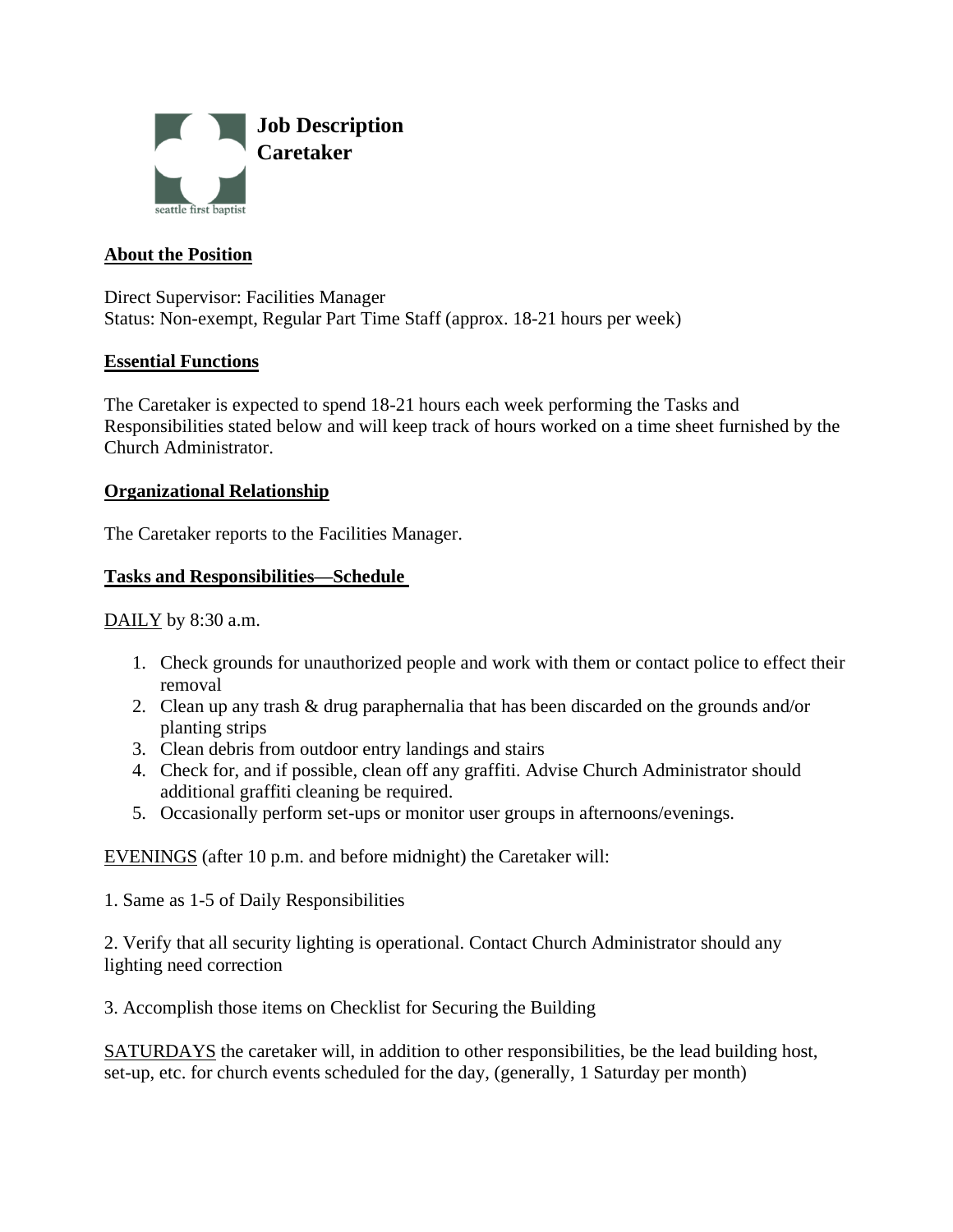EVERY SUNDAY morning by 8:00 a.m. the Caretaker will, in addition to daily responsibilities, be available from 8 a.m.-1 p.m. for help with Sunday morning responsibilities under the direction of the Facilities Manager as follows:

SUNDAY morning Procedures

# 8:00 a.m.

- Walk the outside perimeter to pick up loose trash and evict campers
- Put out 3 Handicap parking signs on Harvard
- Turn on Sanctuary lights by organ
- Turn on 3 switches in Chapel
- Turn on hall lights at circuit breaker box circuits #2 & 3 by Thrift Store closet
- Open door to copy machine but keep closed the copy room door to the interior offices
- Turn on lights in Fridell lounge
- Turn on all lights in Fellowship Hall (except for Podium Spotlights)
- Turn on lights in Parlor
- Ensure heat is on for Sanctuary (on a timer)
- Open Kitchen
- Open doors to Choir Room, the Robe room, Room 210 and Room 211

#### $9:30$  a.m.

• Open the upper Seneca and Harvard doors

#### Between 12:00 and 12:15 p.m.

- Turn off Sanctuary lights
- Lock upper Sanctuary doors
- Attend coffee hour to help if needed. Check on main bathrooms
- Put away outside signs
- Cover Piano 1:00 p.m.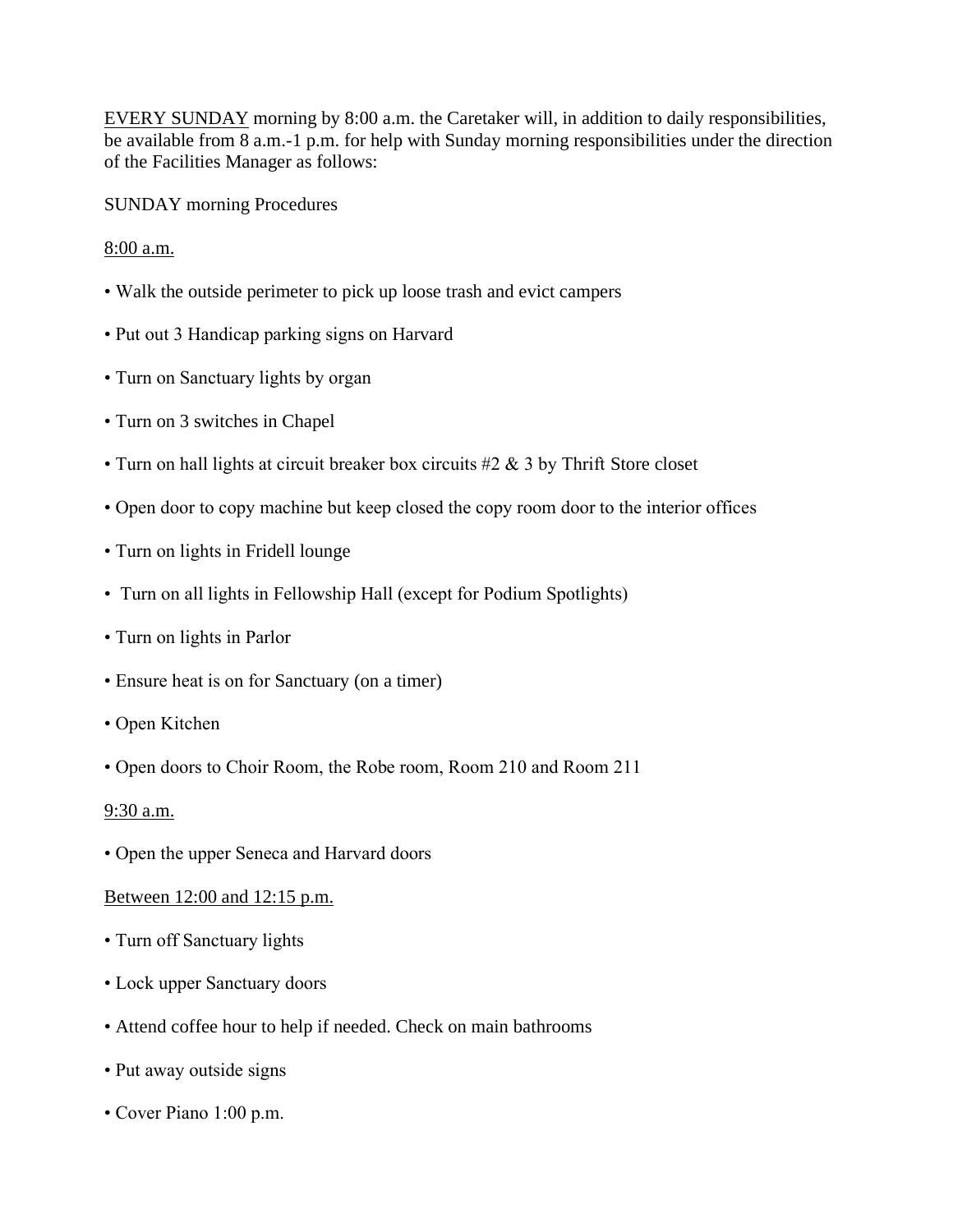- Lock Harvard Ave entrance door by the office
- Make sure office area closed up

# For Jazz Vespers; (1x month)

- Move communion table to left side (as you face the altar)
- Move Podium to right side.
- Connect microphone to side floor jack
- Nighttime Security Walk-through Routine (Between 10 p.m. and Midnight)
- Check every room to make sure they are clear of people. Turn all lights off and lock all doors.

SUNDAY evenings in addition to evening responsibilities, Caretaker will:

Set-up for and lock up after any events between the hours of 3 p.m. and 10 p.m. (generally 2 Sundays per month including Jazz Vespers)

REMAINING WEEKLY HOURS. Additional Responsibilities. Caretaker spends remaining weekly hours accomplishing the following tasks:

1. Pruning & weeding of all church grounds and parking strips around building (gardens are maintained by paid gardeners)

- 2. Watering of landscape as necessary
- 3. Leaf removal from lawn, walks, porches, and parking areas as necessary
- 4. Snow removal from porches, steps and sidewalks as necessary
- 5. De-ice application to slippery areas as and when necessary

6. Assist with major church holidays and events such as community picnics, church wide clean-up days, etc.

*Please note: Full vaccination from COVID-19 and willingness to wear a mask while on the Church site are required for employment.*

#### **Terms**

1. Free use of one-bedroom apartment suite located in church building in exchange for workmanlike performance of the Tasks and Responsibilities.

2. Utilities included are water, sewer, garbage, electricity, and gas heat